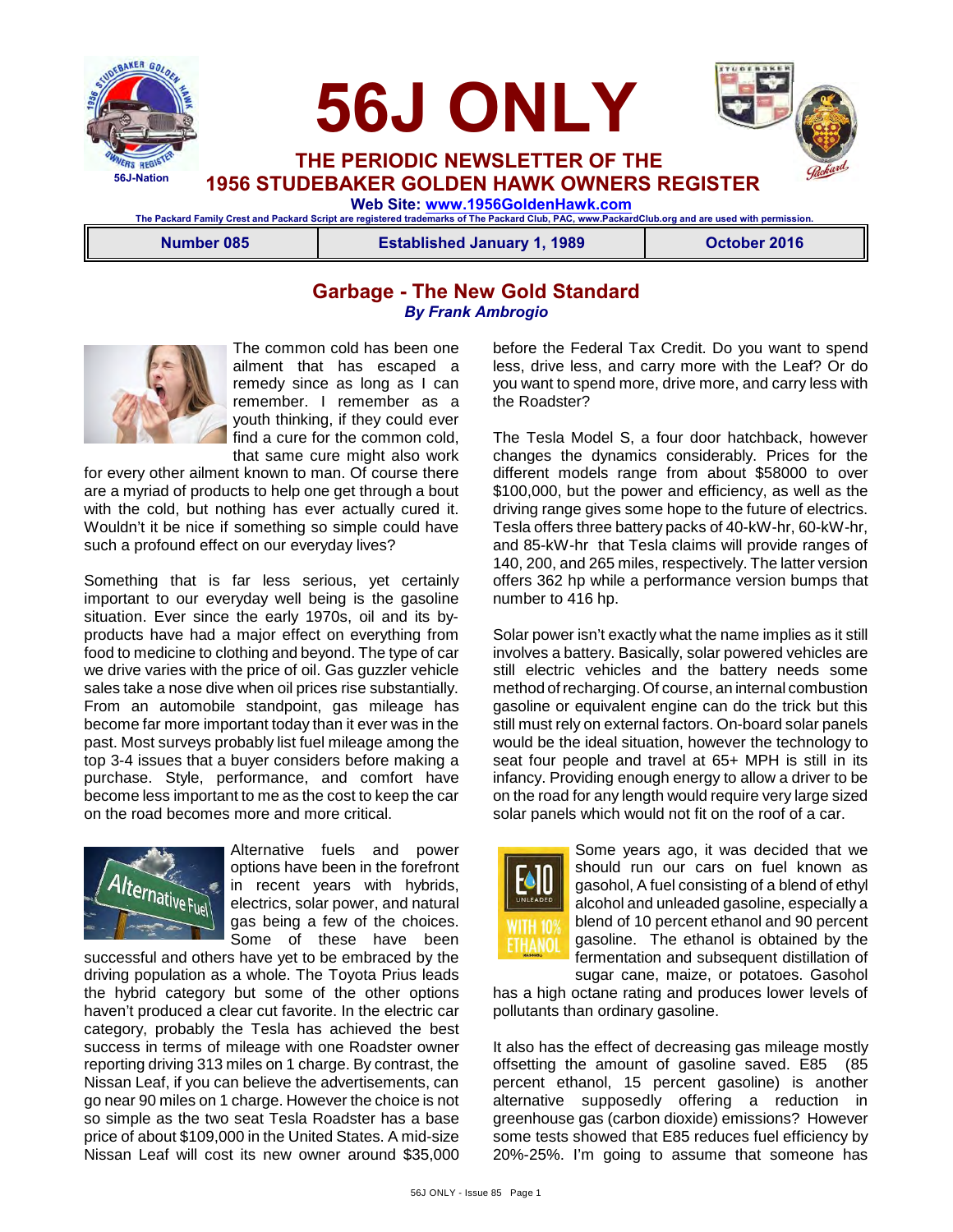determined that this higher fuel consumption does not offset some or most of the pollutants reduction.

As you can see, there is no easy answer. The goal should be to find a new power source that reduces emissions and oil consumption while powering our vehicles, even older ones without modification, in the manner for which they were designed. I think the answer must be found elsewhere, as far as what we put in our car's tank is concerned. We have to steer our thought process for a new fuel down a new avenue.



I think that new avenue is garbage! Think about it! Garbage is everywhere! Some of it is useless, *such as that which spews*

*out of our politicians' mouths*. However, there is an overabundance of potentially useful garbage wherever you care to look. It's on the side of the road in the form of litter. It's in the kitchen and every bathroom or building. It's in that big can outside by the garage. A lot of it is in the sewer system after having been processed through the (strangely named) garbage disposal. I think I've heard stories of there being something called a landfill that might contain various sized mountains of it. This would be a virtual *Gold mine* for the county. The money generated could be used for education, road improvements, new parks, bike trails, and on and on.

If this process could be developed, it could eliminate or greatly reduce the need for oil. Gasoline stations would be replaced by garbage stations. When the process becomes fully functional and profitable, it could progress to the next level.

Imagine if you will, that each home would have replaced the under kitchen sink garbage disposal with a small, easily drained, mini garbage converter. This could be used for lawn mower, edger, blower, etc. Additionally, a large drum garbage processor could be located in the garage, carport, or other suitable location, with a hose and nozzle to transfer the new fuel to the car's tank. Everyone could produce some or all of the fuel they needed. *Garbage would become the new gold standard*.

Imagine again how our society and everyday life would change. Individuals could make their own fuel from the garbage they generate. If they generated more than needed they could sell the excess to combination convenience store garbage stations. The more garbage you could generate, the more money you could earn. Families would want more children and pets so they could generate more garbage. Instead of being repulsed by all this nasty stuff, we would learn to embrace it.

Bank robbers would pass by the teller and bank vault, and head straight for the dumpster. Home invaders would forego the bedroom jewelry case or safe containing the cash, diamonds, and the Rolex, opting instead to clean out the bathroom waste baskets and garbage converter under the kitchen sink. Even the garage contents might provide a valuable cache, especially if it's owned by someone who likes to tinker.



Municipalities would no longer have the need to provide trash receptacles along the sidewalks, in the parks, or on the beaches. No one would use them as it would be like throwing money away. If a street person came up to you asking for a handout, you could give

him the wrapper from your Snickers bar. He'd probably prefer the wrapper to the bar itself.

The possibilities for this *pollution free solution* are endless and limited only by our imagination. Think about it and write your state and/or city representative. We could have a new national slogan, *Going Green with Garbage!*

Excuse me! Are you finished with that banana peel?



## **Mail Bonding**

**If you need help or can offer advice, share it with other owners. (Edited as required.)**



# **Mark James** May 31, 2016

This past week-end I had my 56J at The Winterthur Museum in Wilmington, DE. It was one of 20 cars invited to be parked on the grounds in front of an old DuPont mansion. There was a Roll Royce and a Continental and Chryslers, etc. There was a lot of interest in the 56J and, as usual, most people had no idea that Studebaker made such an elegant looking car. This week-end it's off to Williamsport, PA for the AACA Annual Grand National show. The 56J is competing for its first Annual Grand National Award.

I took my car to a Concours in Canada in mid September and we got a nice picture/paragraph in the Toronto newspaper. You have to scroll down a few cars to find the 56J!

http://www.theglobeandmail.com/globe-drive/reviews/c lassics/the-canadian-showstoppers-at-this-weekendscobble-beach-concours/article31876763/

We are taking the 56J to a private Concours event in New York after we show it again at Hershey October 1 weekend. Check out www.artinmotion.com. They invited 50 cars from 5 countries and one of them is our 56J! I

expect that after both events, somewhere around 45,000 people will have seen the 56J.

Also, I'm not sure that I told you that my book is now for sale on [www.oldemilfordpress.com](http://www.oldemilfordpress.com).

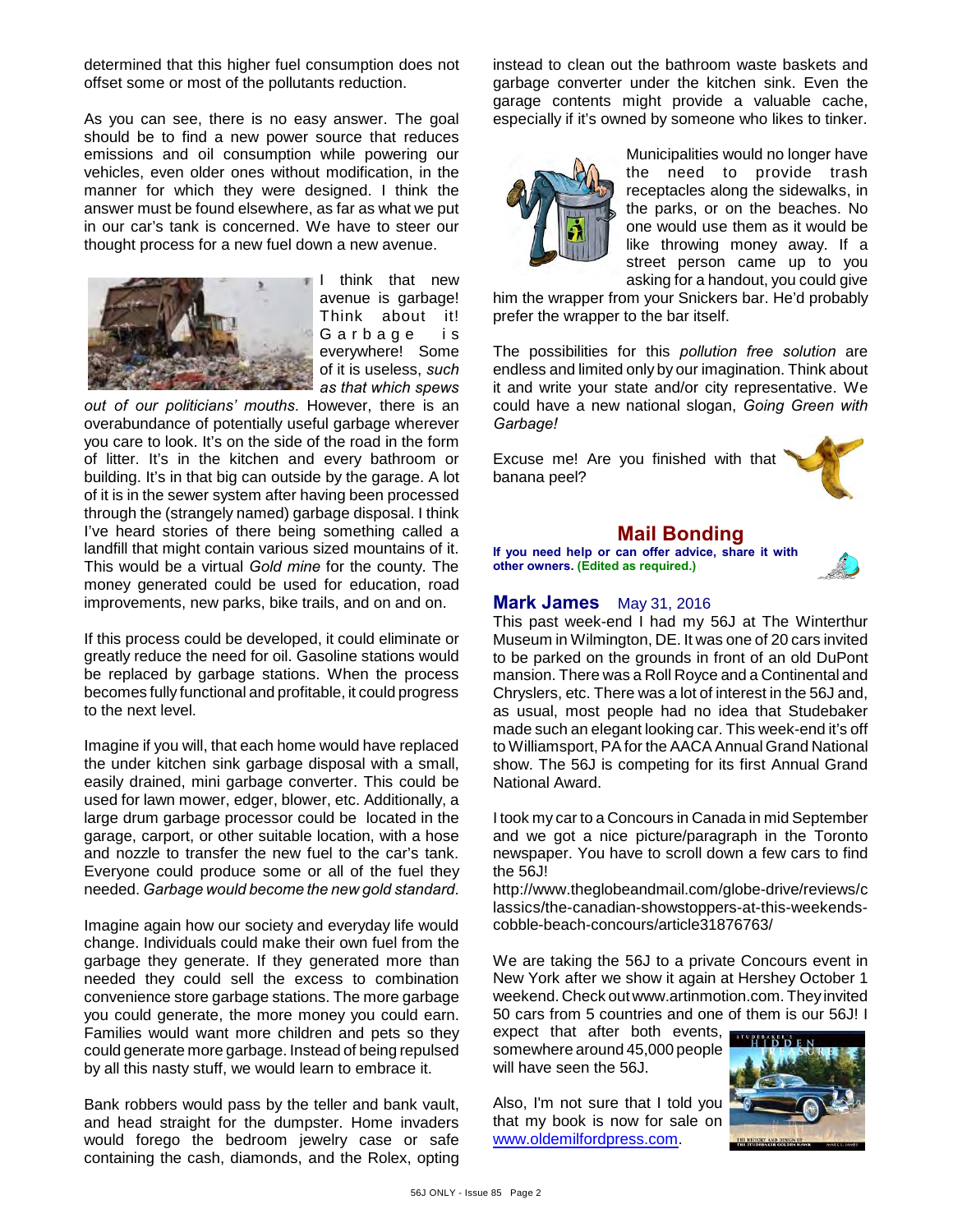# **Tom Aylward** June 02,2016

Your last newsletter had an article from Mark James about the awards our 56J's received in February at the AACA Annual Meeting in Philadelphia. Mark received the Best Discontinued Automobile Award and I received the Best Post War Car Award. What Mark didn't mention was that he presented a very interesting seminar at that meeting, "A Pictorial History (1955-1958) of Studebaker's Loewy Coupes". I enjoyed the seminar and learned a lot. Mark is active in AACA and helped make it a great weekend for the approximately 500 AACA members who attended. I recommend that any 56J owners who are AACA members attend the Annual Meeting.

The fact that both of us won these very prestigious AACA awards this year indicates to me that 1956 Studebaker Golden Hawks are now being recognized and valued by antique car collectors for their styling, performance and technical advancements that all of us who own a 56J have known for years.

## **Gary Willoughby June 11, 2016**

Greatly enjoyed the latest newsletter and also the 'complete' lists. I was interested in the fact that the Ginnyhawk (6033325) was one of the "youngest" cars on the list of registered models. Only three were younger; Sam Hollingsworth-6033370; Steve Heise-6033438 (the youngest); and Bob Cook-6033337-possibly made the same day! *(Note: Bob Strait 6033445 is also on that list)*

There is a tag wired to the spring frame of the left rear seat cushion of the GH with an Aug 14th date, and Meredith told us she came off the assembly line on Aug. 23. ( Jennifer was born two weeks later- to the day)

I would be interested to know the dates of others, but would this be difficult to determine, or even possible?

## **Tom Snyder June 26, 2016**

Frank, this last month I have had my 56J in a local Friday Night uptown event in Dydersville. It was the same as last year with a lot of interest. My 56 has been around since 1970 and was well known by a lot of my students at school where I taught. Brian, my eldest was born the same year I found the 56 (1970).

Anyway, yesterday (Saturday) the local Ford dealer held their 3rd annual customer appreciation day with a classic and antiques car show plus much free brats, funnel cake and lemonade. My friend who has a 1967 original Dust Rose (very rare) Mustang and I figured what the heck. Our daily drivers where good enough to show.

Over 70 cars and over 2000 free brats later I can report that the economy is doing very well. Besides a 1958 Edsel (daily driver) there was not a single car there worth less that \$120,000. 2006 rear engine Mustang GT, 1966 Mustang with complete Carbon Fiber body, two Hemi powered mustangs, a 1957 2 door Ford Station wagon with a very high performance engine (I thought only Stude and Chevy made 2 door wagons). Next to me

was a 2006 Shelby GT Replicar (not the original as it supposedly is worth 1.5 million).

There was a 1974 VW with the air box for the engine heater still intact (unheard of) that also had an old working "swamp cooler" and a 1970 VW Bus/van with the original European license plate still intact (the license plates in 'Europe stay with the vehicle forever).

People constantly argued about the "pink" mustang as not original (the Ford dealer and employees) even though he has the production order. Mine got a few questions like "who made it" to why is the steering wheel in rough shape. Some questioned the Packard engine as not stock as it was suppose to have a Ford 289 engine. The food was great, it was very warm, I got a tan and hopefully educated a few "uninformed" in the ways of automotive history.

Yesterday there was also a national car show 30 miles away, Then 30,000 motorcycles showed up also at the J&P Cycles annual event in Anamosa. That is also part of the National motorcycle museum mentioned in the last two Turning Wheels, and then also the Great Race across the US showed up in Cedar Rapids and ends in Moline, Ilinois this weekend. The Cedar Rapids Gazette had a big article on Friday. You could google that article as there were a lot of really old cars.

## **Jaime Cardillo July 05, 2016**

Hope all is well. There were four 56Js at the SDC International Meet last week as well as three Sky Hawks. The three 56Js seen here won first place awards. Me (Red), August Daub (Yellow), Ron Bomberger (Black) The mysterious 4th 56J took off just as we were setting up for the photo shoot. I tried to scour the perimeter of the host hotel with my vehicle to no avail. The vehicle in question was two toned (Black and White).

# **Gus Daub July 09, 2016**



Thank you for all your help in the long and arduous effort it took to bring the junk yard 56J back to life. We took the car to Warwick, RI where we met Jaime Cardillo (red 56J) and Ron and Fran Bomberger (black 56J).

The meet was nicely run and had quite a selection of various Studebakers including 4 Sky Hawks.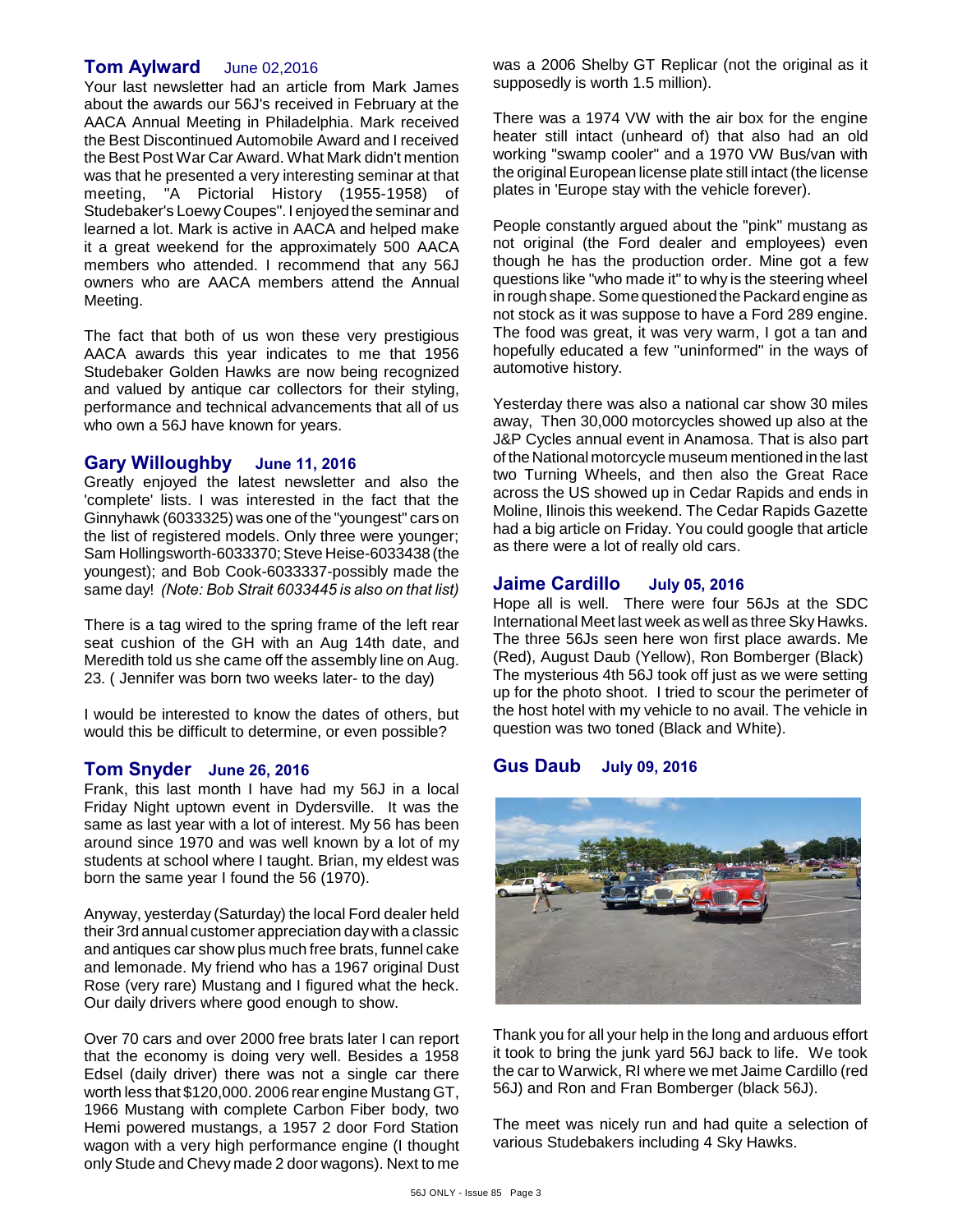# **Tom Curtis September 7, 2016**



**I hope this photo does not make you sad.** 

My granddaughter LOVES the 56J. All exterior bright work has been redone. Hood repainted, rechromed front grill, wheel covers buffed and decaled, etc.

It is unquestionably my favorite Studebaker to drive!! Nancy and I were driving home two weeks ago after a local car show and I realized that I was driving 70mph with my left wrist resting on top of steer wheel!? Yikes! I immediately placed both hands at 10 and 2 just because it IS the smart thing to do.

## **Jim Locke September 18, 2016**

Some years ago I wrote to you and received your newsletter for 1956 Golden Hawks. I went to a couple jobs, moving to Ohio, then Colorado, and there wasn't a lot of free time for me, and my hopes to get a 1956 Golden Hawk faded, but didn't die. That changed today.

I bought a 1056 Golden Hawk, #6031413 up near Muskegon Michigan. We'll be picking it up this coming Thursday. Enclosed is a picture in the ad for the car. I



checked it out and the description of the car was accurate. Though I missed the *Drive Your Studebaker* event, we'll bo out at the Bendix Woods to

help with the South Bend observance of Indiana Statehood next month.

By the way, I've been employed at the former Studebaker Proving Ground since April 1999. Navistar bought the Proving Ground from Bosch April 1, 2015, so now I'm a Navistar employee. We look forward to see you in May 2017.

# **Here We Grow Again**

*If you move, please remember me when you send your change of address information.*

| 645 Terry Rodino<br>Fikhart IN                    | SN 6032705<br>Prev Owner Jimmy Mackie       |
|---------------------------------------------------|---------------------------------------------|
| 646 Krister Eriksson<br>Arsunda Sweden            | SN 6031269<br>Prey Owner Nils Christiansson |
| 647 Terry Hatton<br>Tuscon AZ                     | SN 6800023<br>Prev Owner Michael Auclair    |
| 648 Keith Langendorfer SN 6033206<br>Waldoboro ME | Prev Owner Joye Wessells                    |
| 649 Jim Locke<br>Argos IN                         | SN 6031413<br>Prev Owner Del Laidig         |

\* = New SN (Not previously registered or reported) *NOTICE: In lieu of dues, and to help keep my records correct, registration forms are mailed to owners who haven't been heard from for several years. If you receive one, complete and mail it at once or you will be dropped from the mailing list.*

## **How Many Are Left?**

*1956 Golden Hawks Registered/Reported/Scrapped*

| 237 | <b>Registered Owners</b>                   |
|-----|--------------------------------------------|
| 298 | <b>Cars Registered By Owners</b>           |
| 324 | *Cars Reported But Not Registered by Owner |
|     |                                            |
| 622 | <b>Total Cars Registered plus Reported</b> |
| 41  | Additional Cars Reported as Scrapped       |

# **Administrative "Assistance"**

**NOTE: Special notes and recurring items.**

°**EMAIL CLUTTER**: **I easily get 100s of messages a day, most of which are useless and interfere with the more important items. Please do not send forwarded mail to me. I just can't read it all. This includes anything not 56J related, especially jokes, E-cards, political and religious messages. Believe me, if you send it, I'll get it from 10 others also. Far too much aggravation for me!!!**

°**56JONLY Message Forum** Started by owner Scott Reid in July, 2002 for owners and fans to exchange information. Click on *56JONLY Message Forum* on our home page.

**NOTICE:** *If you want to contact me to include something in the newsletter, you must send it to me directly. You can do so through the 56SGHOR web site. NEVER write me at the Yahoo address. Scan the QR Code with your mobile device.* 



**√56J ONLY, Electronic Version** of the newsletter is in color, and undamaged in transit. If you would like to receive it electronically, *and save me a buck*, let me know and send me your Email address. I will send you a notice when the latest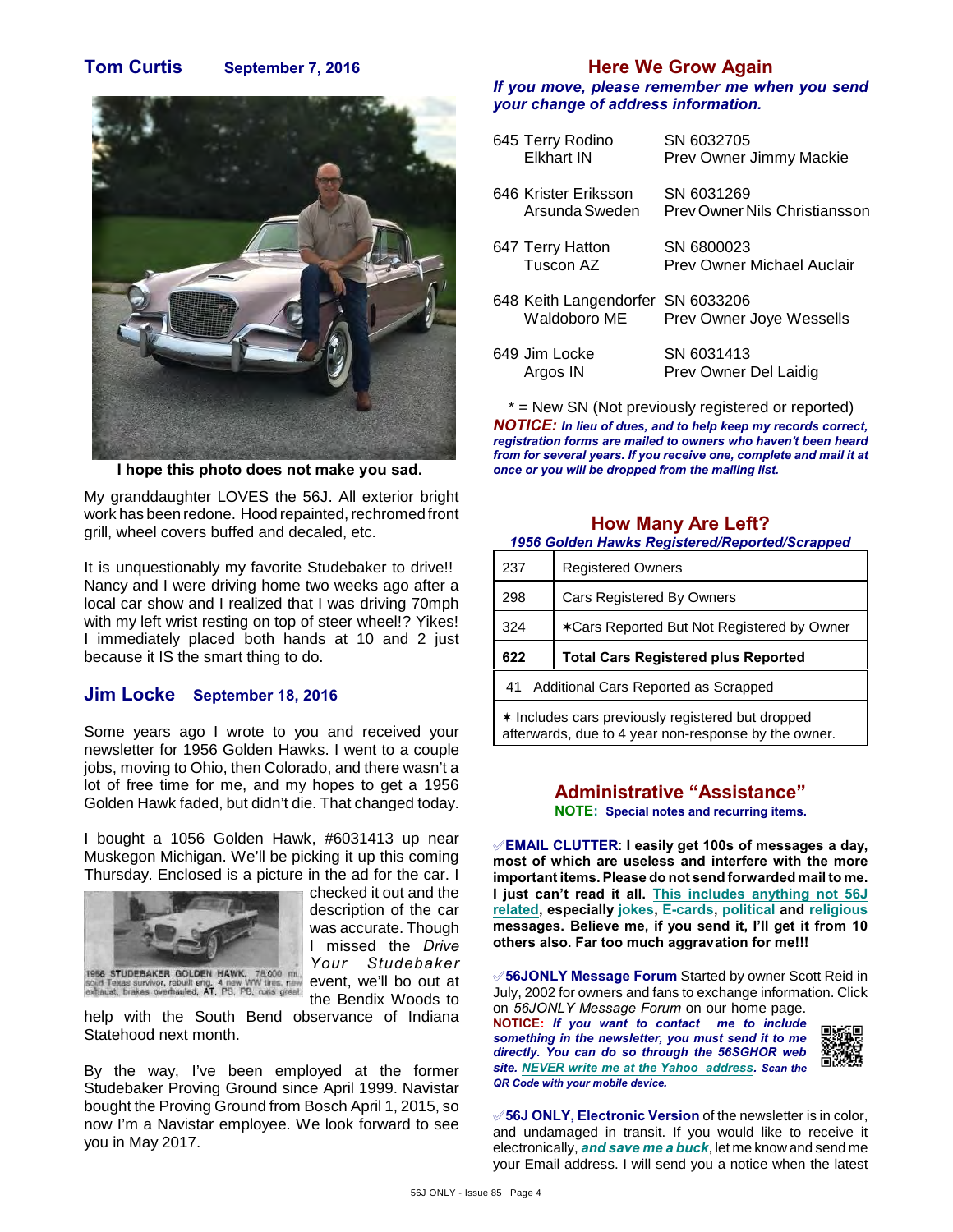version is posted on the web site. You can read it, download it, and/or print it at your leisure. If you are not able to view it on the web site, let me know and I'll send it as an attachment. Anyone with an Email address on file with me, will automatically receive the newsletter electronically. **Let me know if you prefer to receive it by mail**. The mangling, ripping, and stains are free.

# *Want Ads*

Due to the dramatic increase in printing costs, Want ads are no longer printed in the newsletter. Want Ads are posted on our web site at:

[www.1956GoldenHawk.com](http://www.1956GoldenHawk.com) (Click on Want Ads)

Also check out our sister site at:

[www.StudebakerVendors.com](http://www.StudebakerVendors.com) With links to over 150 vendors doing business on-line. If you don't know how to access the Internet send a long (SASE) or *ask one of your grand kids for help!*

### **New Ads Since the last issue:**

#### **Studebaker's Hidden Treasure: The History and Design of the Studebaker Golden Hawk**, **by Mark L James**



In this brand new book you'll read about one of the most iconic American performance pioneers of all time- the legendary Studebaker Golden Hawk. We are accepting pre-orders for this limited print run. The book is at the printers and will ship as soon as it arrives in our facility. DON"T MISS IT!!! Hardbound, 88 pages,

great photos \$29.95 plus shipping. [www.oldemilfordpress.com](http://www.oldemilfordpress.com/)

**Wanted-** Changeover from manual to power steering Ken Knepper 918-582-1954 (09-20160



**For sale-**I have for sell a 1956 Studebaker Golden Hawk. It has the Packard 352 ci. engine, with 4 barrel Carb. It has an automatic ultramatic transmission.62,500 original miles. The car was repainted in 1989.It has original motor, trans, and rear end. Never been

wrecked. Interior is good condition. The wind lace could be changed. All gauges work, but the tach. The car has pertronix ignition. New recored radiator, hoses, belts,and water pump. Any questions call or e-mail \$35,000 or best offer Al Bonchi. 1-724-375-4047 abonchi1@comcast.net (06-2016)

**For sale:** Hi: My name is Dave "Buz" Kirkel, member SDC. We build 1/43 scale white metal model cars and have just produced 1956 Golden Hawks in 2 color schemes, Ceramic Green/Snowcap White and Tangerine/Snowcap White. If you would like to let your members know about them, they can be seen on our website [www.route66modelcarstore.com.](http://www.route66modelcarstore.com.) You can reach us: Mail: P.O. BOX 145 Western Springs IL 60558 Phone:708-246-1543 Fax: 708-246-1085 buz@route66modelcarstore.com Thank you. Love '56 Golden Hawks! Dave "Buz" (08-2016)

### **56J Club Items** *All Proceeds Help Maintain the Register Some Items are free to view or download on our web site or can also be ordered on-line*

### **Complete Package Flash Drive**. 1956

GH Restorers Guide Video plus 1956 GH Parts Catalog, 1956 GH Authenticity Guide, 1956 Owners Manual, 1956 Accessories Catalog, Borg Warner Overdrive Manual, 1955-58 Chassis Parts Manual, 1953-58 Body Parts



Manual, 1956-57 Shop Manual, 1958 Shop Manual Supplement, *56J Only* Newsletter back issues, 1956 GH Production Orders.

#### **1956 Studebaker Passenger Car Manuals on**

**Disc.** 1956 GH Parts Catalog, 1956 GH Authenticity Guide, 1956 Owners Manual, 1956 Accessories Catalog, Overdrive Manual, 1955- 58 Chassis Parts Manual, 1953-58 Body Parts Manual, 1956-57 Shop Manual, 1958 Shop Manual Supplement, *56J Only* Newsletter back



issues, 1956 GH Production Orders. *(Same as the Flash Drive but without the Restorers Guide Video.)*

### **1956 Golden Hawk Restorers Guide on DVD**

Contains a video version of the Authenticity Guide with many new items discussed. *(Included on the Flash Drive)* **\$20.00**



## **1956 Studebaker Golden Hawk Parts Catalog.**

320 pages. Includes specifications, part numbers, illustrations, indexes, utility items, and accessory codes, and a list of service bulletins (add \$25.00 foreign S/H).



\$60.00

#### **1956 Studebaker Golden Hawk Authenticity Guide.** Documents most of the quirks with 30 color photos and all decals shown. Divided into sections covering the engine, exterior, interior, trunk, paint and accessories (add \$16.00 foreign S/H)



\$30.00

| Decais-Tags-                            |        |
|-----------------------------------------|--------|
| Oil Filler Cap, blue/buff               | \$3.00 |
| Oil Bath, yellow/black                  | \$4.00 |
| Seat Belt, red/black/white (need 2) ea. | \$3.00 |
| Generator Field Terminal Tag, red       | \$1.50 |
| Tachometer Sending Unit Tag, red        | \$3.00 |
| <b>Make Checks Payable to</b>           |        |
|                                         |        |

### *Frank Ambrogio.*

**Owners Roster** send Email or SASE (Registered owners only)



**Decals-Tags-**

*Scan the QR Code with your mobile device to go to our web site.*